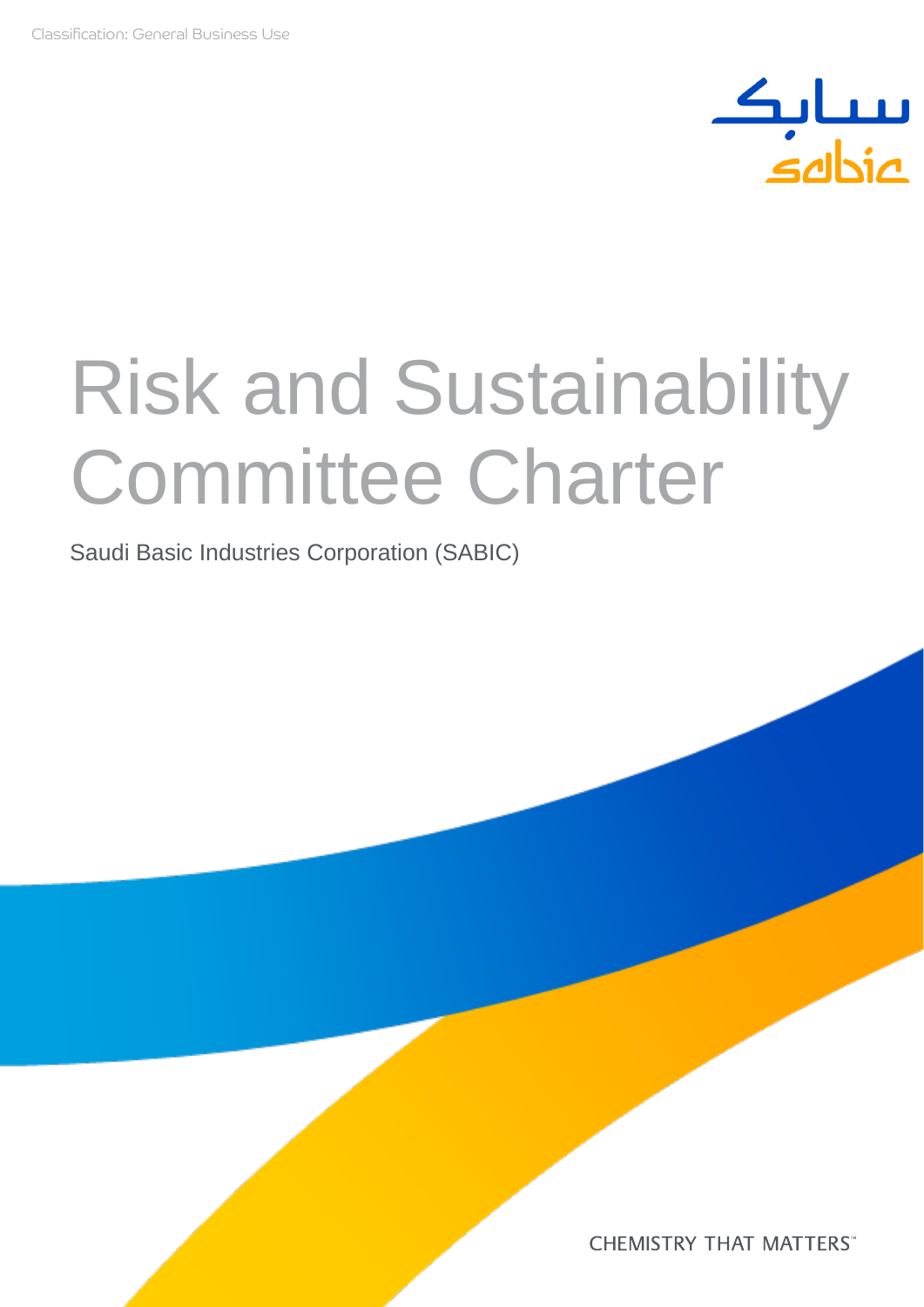## **Contents**

| А.             |  |
|----------------|--|
| В.             |  |
| $\mathbf{C}$ . |  |
| D.             |  |
| Е.             |  |
| F.             |  |
|                |  |
|                |  |
|                |  |
|                |  |
|                |  |
|                |  |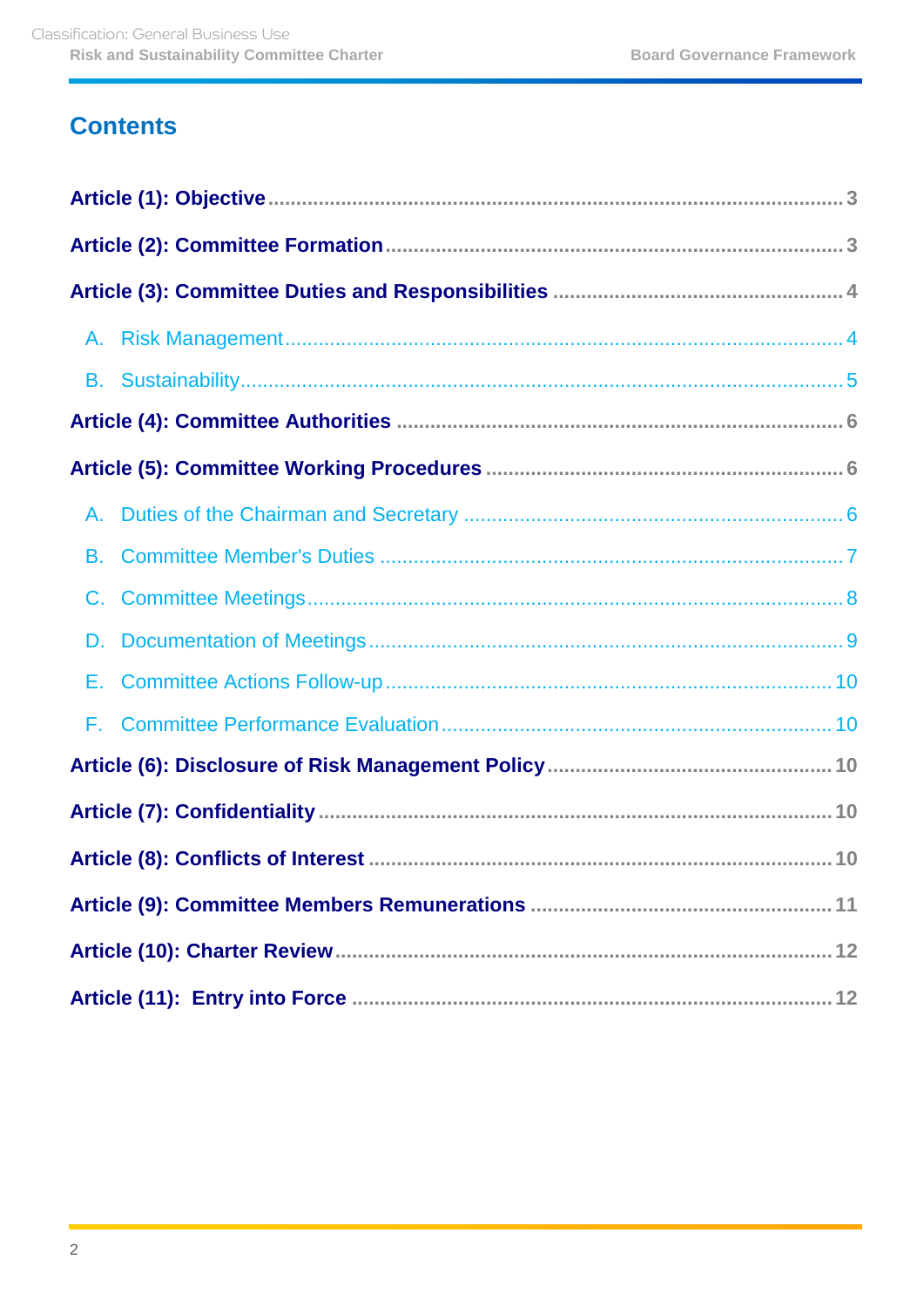## <span id="page-2-0"></span>**Article (1): Objective**

The objective of this Charter is to regulate the Risk and Sustainability Committee function through determining its duties and authorities as well as its working procedures and rules of its members' selection; all in accordance with the rules regulating committees' functions at listed joint-stock companies, which are stated under the Corporate Governance Regulation issued by Capital Market Authority (CMA).

## <span id="page-2-1"></span>**Article (2): Committee Formation**

- The Committee is formed by a Board resolution, which determines the rules of selecting the Committee's members and their tenure and remunerations as well as the Committee's duties and working procedures.
- The Committee is formed from Board members according to the following selection rules:
	- o The candidate shall have relevant expertise to the Committee's duties and responsibilities.
	- o The candidate shall have a good awareness and understanding of the Company's business activities in addition to the skills and expertise required to manage them.
- The number of the Committee members shall be neither less than three nor more than five.
- Committee members elect, from among themselves, a chairman and vice chairman for the Committee term. In the absence of the Committee's Chairman and Vice Chairman, the present members appoint a chairman to lead the meeting.
- A Committee member shall carry out his/her duties and responsibilities from the date of his/her appointment until one of the following cases take effect:
	- o Expiry of the Board's term.
	- o Submitting his/her resignation, without prejudice to the Company's right to demand compensation if the resignation is tendered at an inappropriate time.
	- o The member has developed a mental illness or physical disability that prevents him/her from performing his/her duties within the Committee.
	- o Issuance of a court order to declare member's bankruptcy or insolvency, or his/her request of a settlement with his/her creditors.
	- o Conviction of committing an act of dishonesty, breach of trust or forgery; or if he violates laws and regulations in the Kingdom of Saudi Arabia or any other country.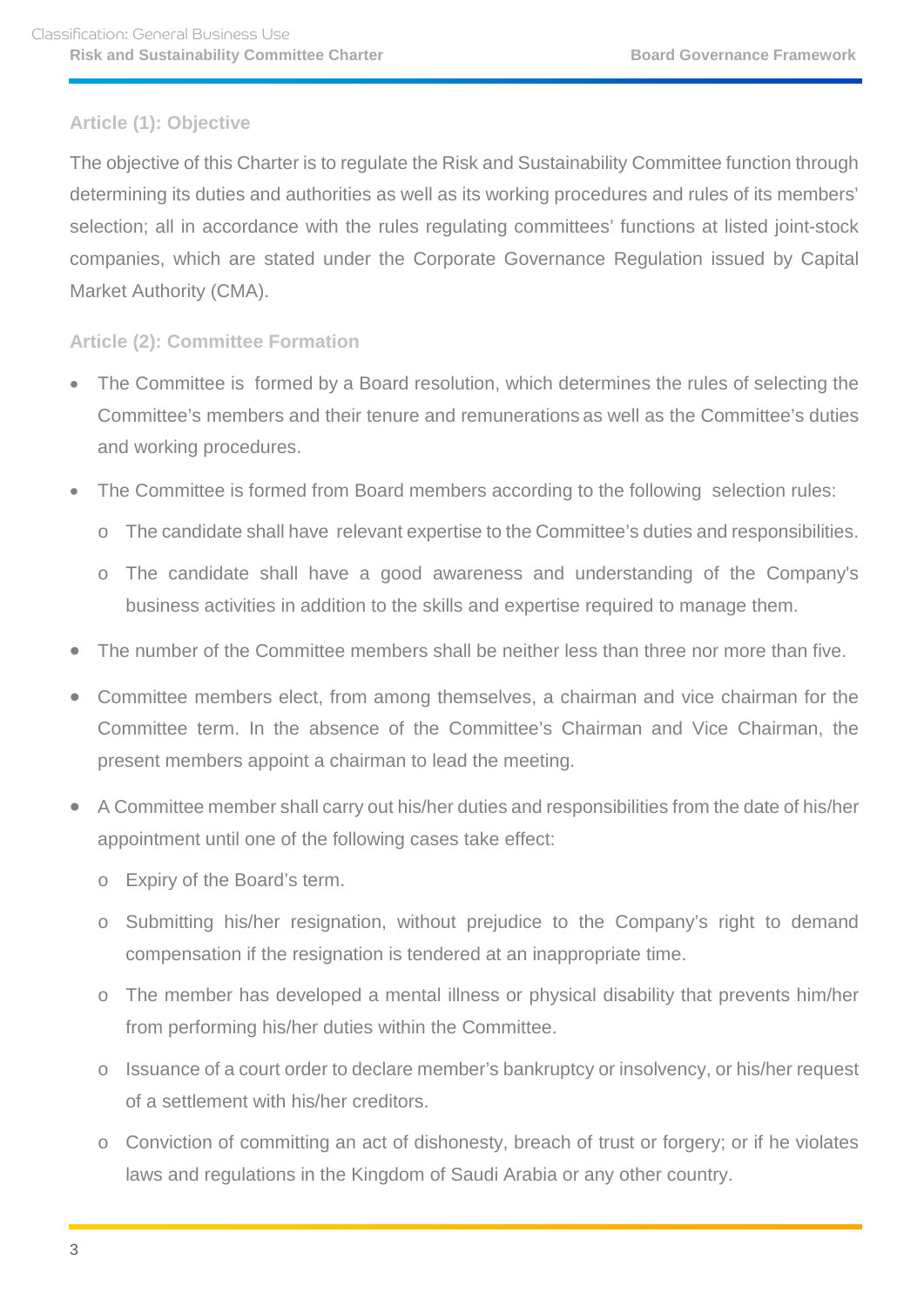- o A resolution by the Board of Directors to dismiss the member from the Committee for any of the following reasons:
	- Breaching his/her membership's responsibilities, duties and tasks, to the extent that results in damage to the Company's interests.
	- Absence from three consecutive meetings within one year without a legitimate excuse.
	- Other reasons as decided by the Board, without prejudice to the right of the dismissed member to claim compensation if the dismissal occurs for an unacceptable reason or at an inappropriate time.
- o Becoming disqualified due to losing any of the conditions of eligibility for the Risk and Sustainability Committee membership stated in this Charter, at any time.
- If the position of a Committee member becomes vacant due to occurrence of one of the preceding or other cases during his/her membership term, the Board may appoint a member to the vacant position, provided that the Committee's Membership principles stated in this Charter are met. The new member completes the term of his/her predecessor.
- The Committee shall have a Secretary General appointed by the Board.

<span id="page-3-0"></span>**Article (3): Committee Duties and Responsibilities**

The Risk and Sustainability Committee shall have the following duties and responsibilities:

## <span id="page-3-1"></span>A. Risk Management

- Working with Executive Management to develop a comprehensive risk management policy that is consistent with the nature of the Company's business and activities, and the Company's objectives and strategy; and recommending approval of such policy to the Board.
- Reviewing the comprehensive risk management policy periodically to ensure its consistency with changes that may occur to: the internal or external environments in which the Company operates, and in the legislation governing the Company's business or strategic objectives; and hence recommending proposed changes to the policy to the Board.
- Making recommendations to the Board in relation to specifying an acceptable level of risks that is tolerable to the Company and how to maintain such level. Following the Board's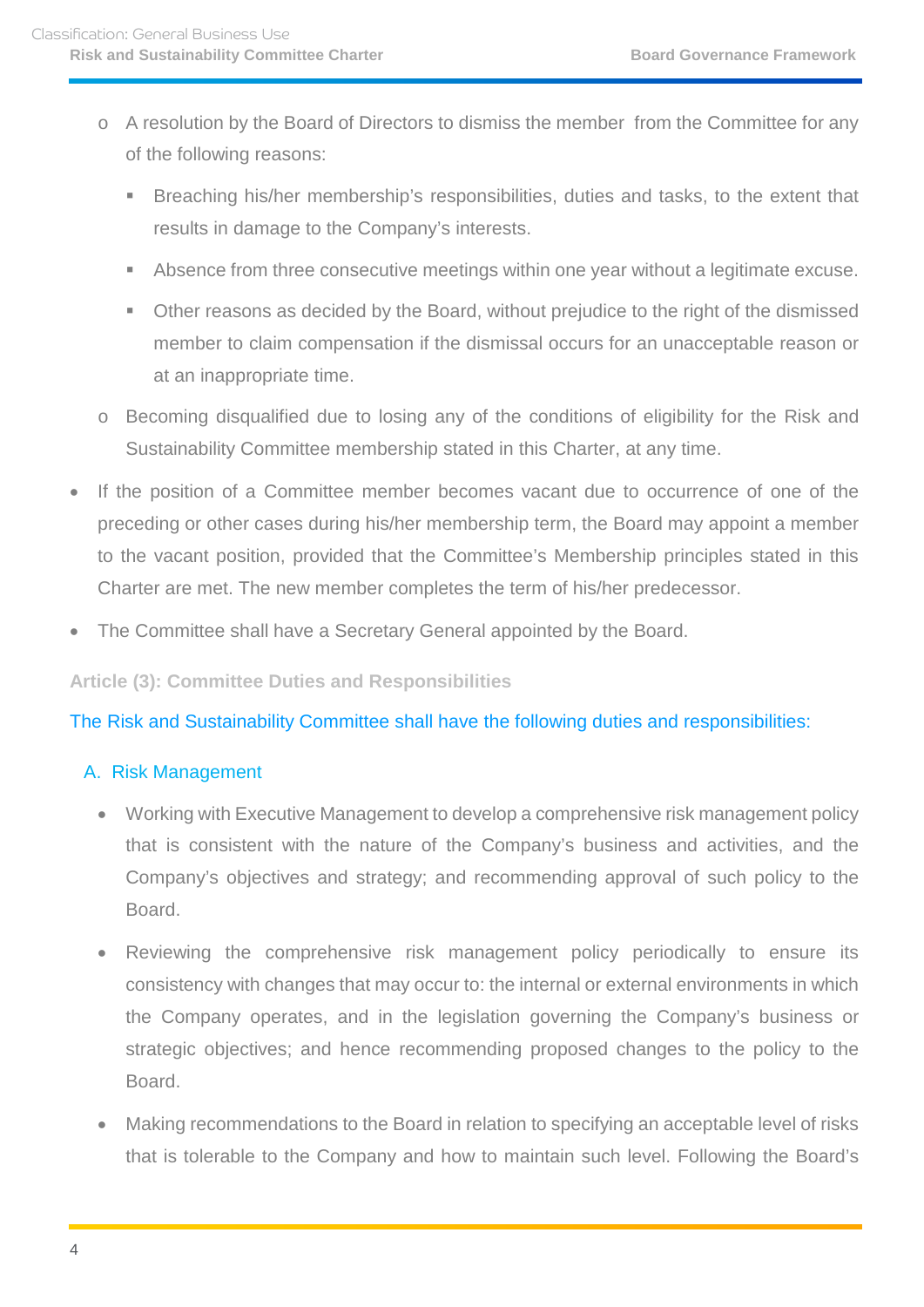adoption of the acceptable level of risks, the Committee shall ensure that it is not exceeded by the Company.

- Verifying the viability of the Company's business continuity and success; and identifying risks that face the Company's continuity on an annual basis.
- Overseeing the Company's risk management systems and assessing the effectiveness of the systems and mechanisms of identifying, measuring, and monitoring risks that may face the Company to identify deficiencies therein.
- Keeping periodical reassessment of the Company's risk tolerance and risk exposure (for example, through risk tolerance testing).
- Preparing and submitting to the Board detailed reports on risk-exposure and proposed steps to manage such risks.
- Providing recommendations to the Board on risk management issues.
- Ensuring availability of adequate resources and systems for risk management and submitting recommendations on them to the Board.
- Reviewing the organizational structure of the Risk Management and making appropriate recommendations to the Board.
- Verifying the independence of Risk Management personnel vis-à-vis activities that may result in Company exposure to risks.
- Ensuring that Risk Management personnel understand the risks surrounding the Company, and working to increase awareness of the risk culture.
- Reviewing the issues raised by the Audit Committee that may affect the Company's risk management.

## <span id="page-4-0"></span>B. Sustainability

- Working with the Executive Management to develop the Company's sustainability strategy and policies – such as the energy policy, health, environment, safety and security (HESS) policy, and corporate social responsibility policy – those are commensurate with the nature of Company's activities and business; and making necessary recommendations on them.
- Reviewing the sustainability strategy and policies periodically to ensure their consistency with the changes to: the internal or external environment in which the Company operates,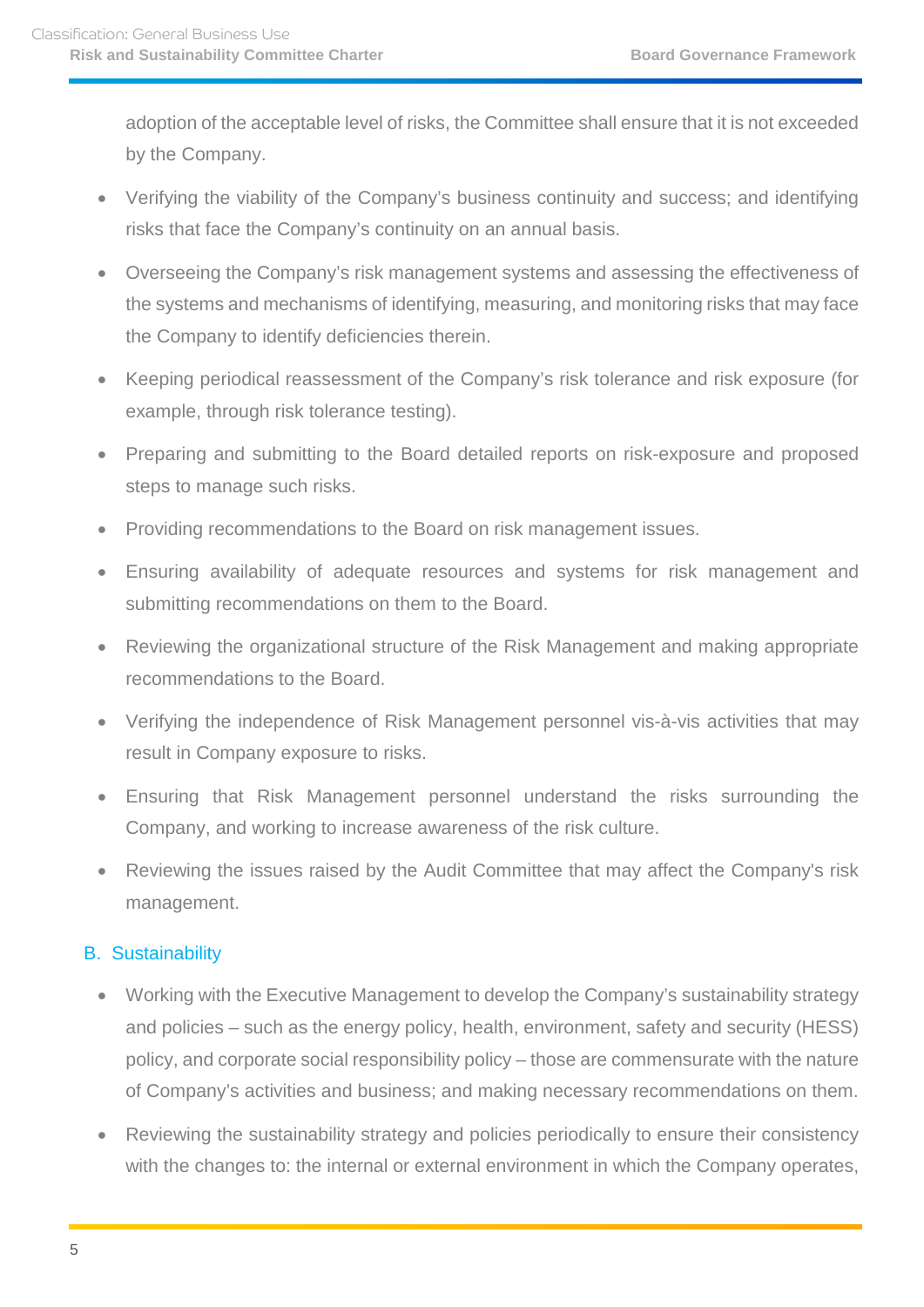and the legislation regulating its business or strategic objectives, or otherwise; and recommending proposed changes to such policies to the Board.

- Supervising preparation of the Sustainability Report according to the approved standards, and providing recommendations on it to the Board.
- Identifying and recommending programs and means for corporate social responsibility initiatives.
- Supervising the Company's environment, health, safety and security (EHSS) systems, and ensuring they comply with the relevant legislation, laws and regulations; and the availability of necessary skills and expertise to manage these systems.
- Examining and reviewing periodic reports of the Executive Management on the effectiveness of environment, health, safety and security (EHSS) systems, and making recommendations thereon to the Board of Directors.

## <span id="page-5-0"></span>**Article (4): Committee Authorities**

## To enable the Committee to carry out its duties, it shall have the following authorities:

- Requesting the information and data necessary to assist the Committee in studying the topics that fall within its competencies or referred thereto by the Board.
- Subject to the Board approval, using the services of experts or specialists the Committee deems suitable in studying the topics that fall within its duties and responsibilities.

## <span id="page-5-1"></span>**Article (5): Committee Working Procedures**

## <span id="page-5-2"></span>A. Duties of the Chairman and Secretary

- The Chairman shall have the following duties:
	- o Chairing the Committee meetings and seeking to enhance their effectiveness.
	- o Representing the Committee before the Board.
	- o Inviting the Committee meetings and specifying their times, dates and venues in coordination with Committee members.
	- o Preparing the agenda, taking into consideration the topics that any Committee member wishes to include.
	- o Ensuring that topics presented to the Committee are accompanied by sufficient information for decision-making.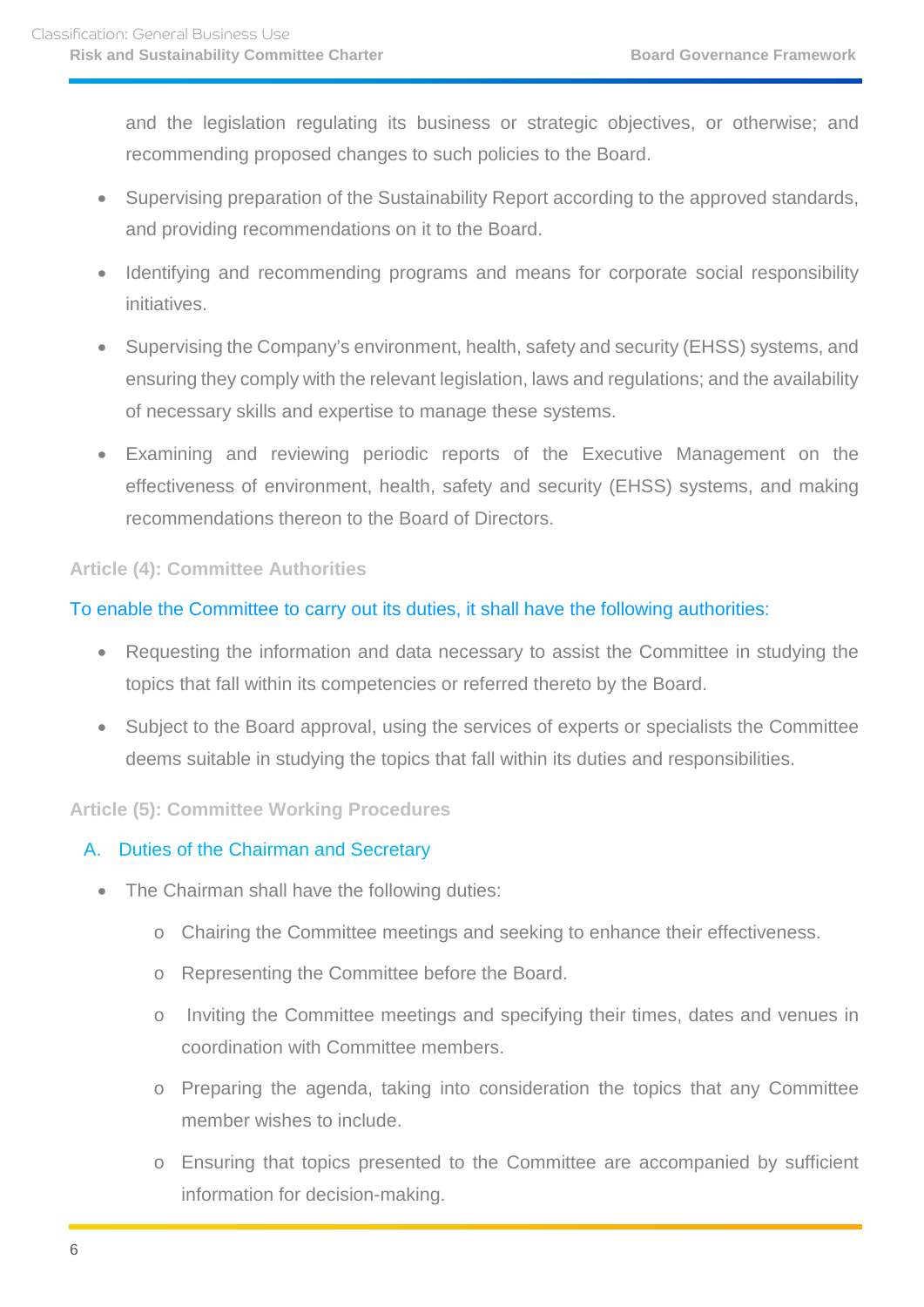- o Ensuring that sufficient time is available to discuss agenda items.
- o Enhancing the active participation of members in the Committee meetings through their prior study and discussion of the agenda items, and their expression of their views in such a manner that contributes to achievement of the Committee's objectives.
- o Ensuring provision of complete and correct information to Committee members in a timely manner to enable them to perform their duties.
- o Preparing regular reports on Committee's activities, recommendations and conclusions for the Board.
- o Following-up the implementation of resolutions issued by the Committee.
- o Arranging for the periodical evaluation of the Committee's performance.
- The Secretary General shall have the following duties:
	- o Coordinating Committee's meetings and proposing agenda items in coordination with Committee Chairman.
	- o Notifying Committee members of meeting dates and providing them with agendas and necessary information for studying the meeting topics.
	- o Attending and documenting Committee meetings and preparing the minutes of meeting and keeping them in a special record.
	- o Maintaining documents, records and reports submitted to or issued by the Committee.
	- o Providing assistance and advice to the Committee on matters falling within its competencies.

## <span id="page-6-0"></span>B. Committee Member's Duties

- Complying with the provisions of the Companies Law and its implementing regulations, the Capital Market Law and its implementing regulations, any other relevant laws and regulations, and the Company's By-Laws in exercising his/her duties. He/ She shall also refrain from engaging in any transactions that may harm the interests of the Company.
- Acquainting himself/herself with the Committee's duties and responsibilities and devoting sufficient time to exercise his/her role towards performing them.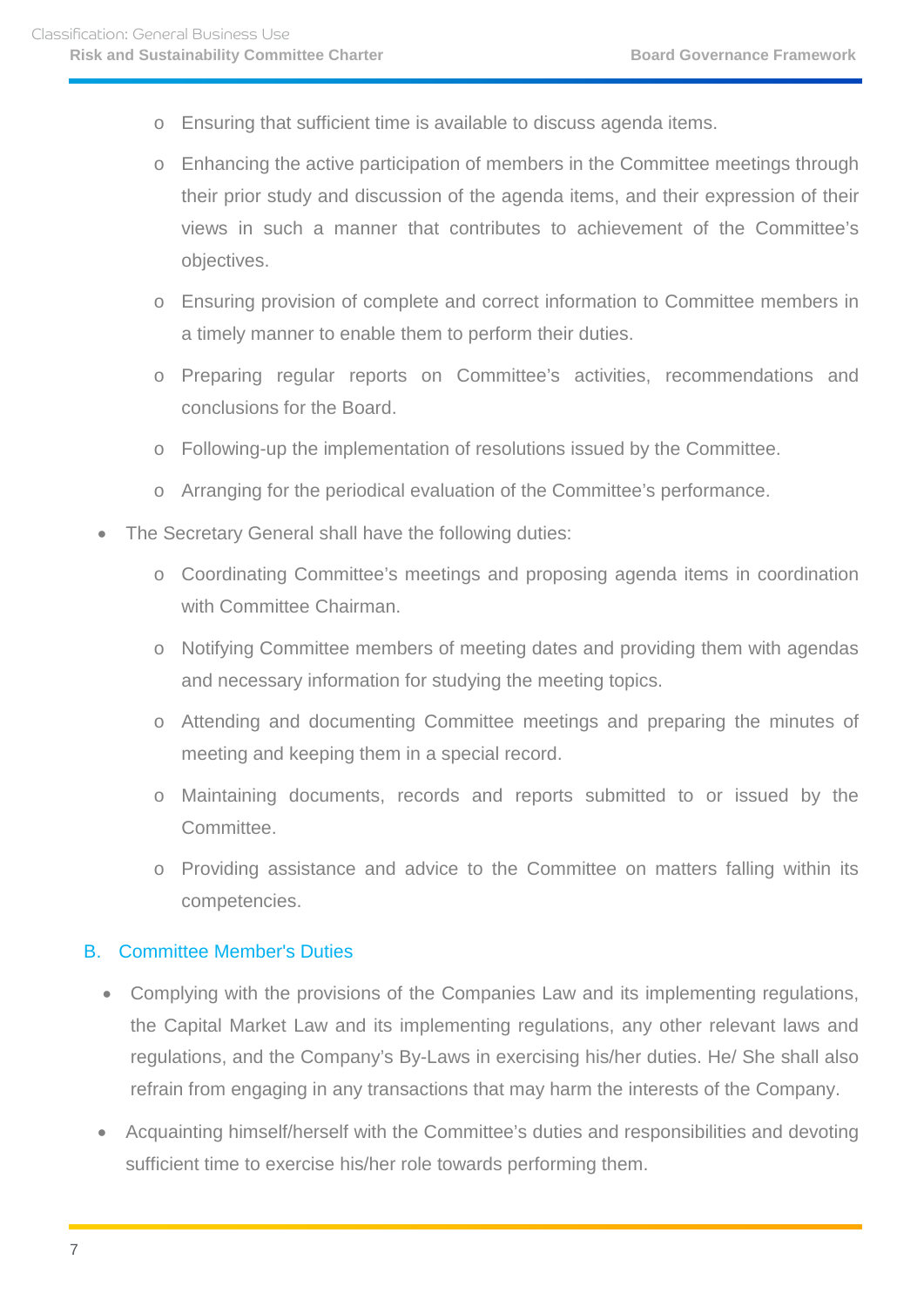- Carrying out his/her duties free from any external influence, whether from inside or outside the Company, and not prioritizing his/her personal interests over those of the Company.
- Refraining from acceptance of gifts from any person who has business dealings with the Company.
- Preparing for meetings and not to absent himself/herself except for valid reasons to be notified to the Committee Chairman in advance; or for emergency circumstances acceptable to the Committee.
- Participating effectively in Committee meetings through prior examination and discussion of the agenda items.
- Seeking to acquaint himself/herself with the regulatory updates relevant to the topics and areas related to Committee's duties and responsibilities.
- Seeking to acquaint himself/herself with all recent developments related to the Company's activities and business, and other relevant areas.

## <span id="page-7-0"></span>C. Committee Meetings

- The Committee meets at least once every six months at the Committee Chairman's invitation. The Committee Chairman shall also invites meetings in exceptional cases such as when the meeting it is requested by the Board or two Committee members; or if circumstances so require, providing that the reasons necessitating such an exceptional meeting invitation are stated.
- The Committee approves the dates and agenda of the meetings of a fiscal year prior to its commencement. The meeting invitation is issued at least 15 days in advance and it shall be accompanied by the agenda, the documents and information necessary for discussing and deciding on the presented topics.
- In exceptional cases, meeting invitations may be sent at least five days in advance in accordance with the invitation procedures specified in this Charter.
- The Committee holds its meetings at Company headquarters; however, they may be held elsewhere if necessary and subject to the Board approval.
- The quorum of the Committee's meeting is met by attendance of a majority of its members. A member – in cases of necessity – may attend the meeting by using one of the forms of communication subject to the Committee approval.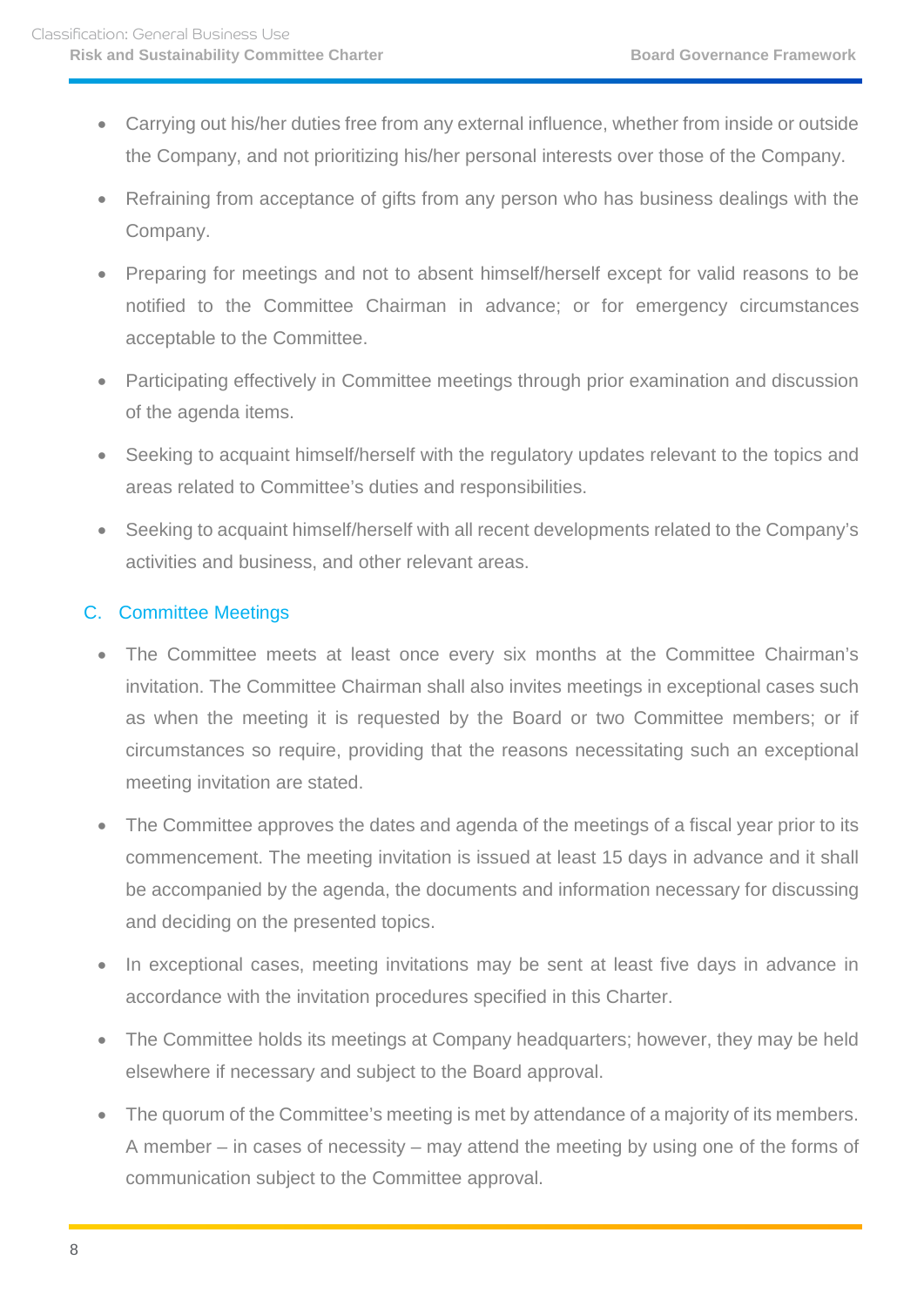- The Committee meeting shall be attended by its members only. However, a member of the Board or Executive Management, who is not a member of the Committee, may attend the Committee meeting upon an invitation by the Committee to take his/her opinion or advice.
- Committee resolutions are made by a majority vote of the present members. When votes are equal, the Chairman's vote shall be casting.
- A Committee member is entitled to object to any Committee's resolution, provided that such objection is expressly stated in the minutes of meeting together with the reasons for the objection. Absence from meetings at which a resolution is made does not preclude the member's liability for implementing the resolution, unless it is proven that the member was unaware of the resolution or was unable to challenge it immediately after knowing of it.

## <span id="page-8-0"></span>D. Documentation of Meetings

- The Committee Secretary prepares minutes of meeting, which shall include:
	- o The venue, date, and start and end time of the meeting.
	- o Names of present and absent members, in addition to the names of non-member attendees.
	- o Committee deliberations and resolutions together with indicating results of votes thereon and reasons for objections, if any.
	- o Specifying the party who shall be responsible for implementing the issued resolutions; and the timeline for implementation and mechanisms for follow-up.
- The Committee Secretary sends the draft minutes of the meeting to Committee members who shall record their comments, if any, on the draft within a maximum period of five working days from the date of dispatch.
- After incorporating the Committee members' comments into the draft minutes, and the meeting's Chairman approves them, the Committee Secretary sends the amended draft to the Committee members in preparation for its approval at the next Committees meeting.
- The minutes of the meeting shall be maintained with the meeting agenda and all accompanying documents in a special record to be signed by the Committee's Chairman and Secretary.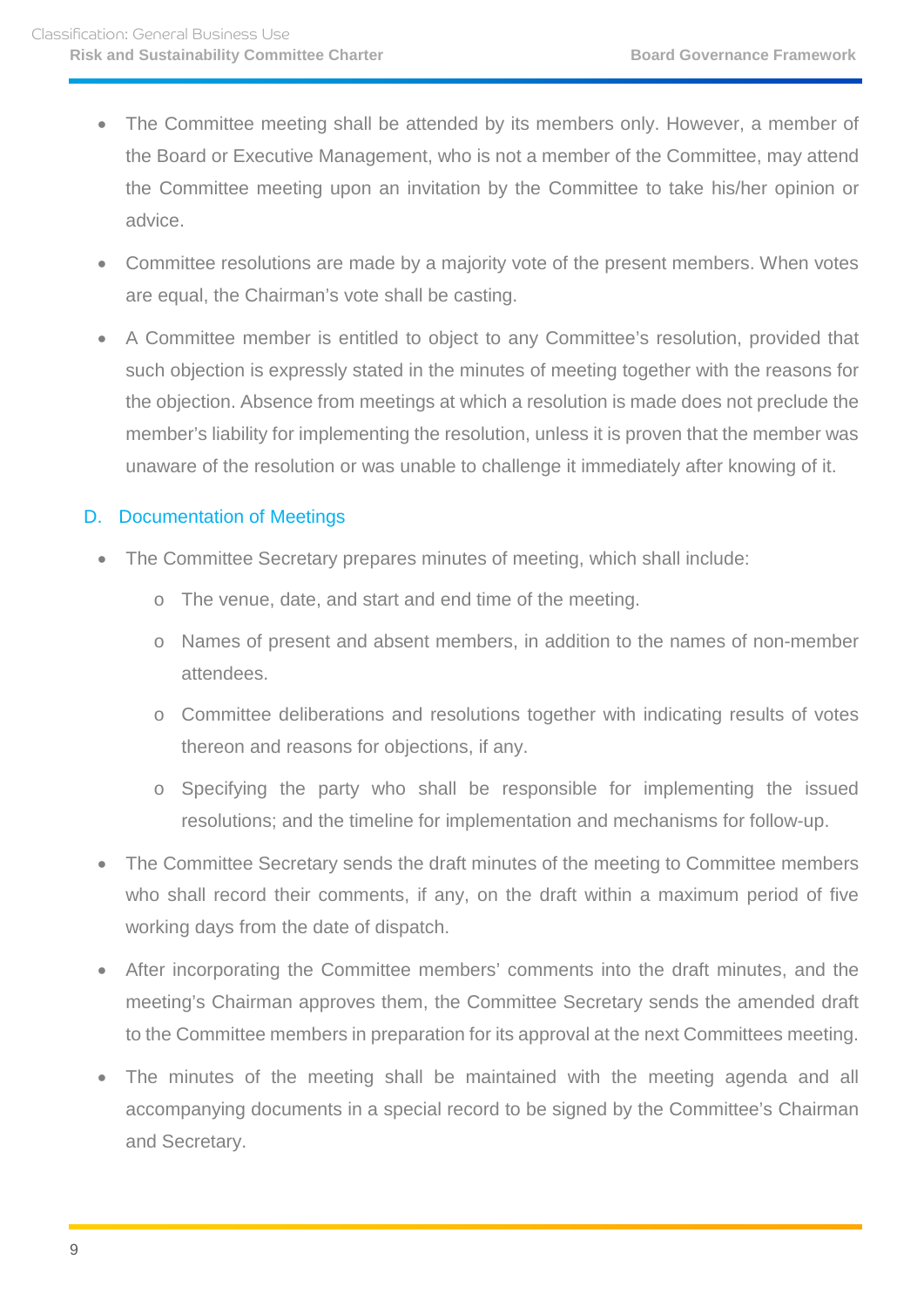## <span id="page-9-0"></span>E. Committee Actions Follow-up

• The Committee Chairman submits the Committee's recommendations and conclusions to the Board at the first Board meeting following the Committee meeting.

## <span id="page-9-1"></span>F. Committee Performance Evaluation

• The Committee shall review its performance on regular basis against such indicators as its effectiveness in carrying out its duties and responsibilities.

## <span id="page-9-2"></span>**Article (6): Disclosure of Risk Management Policy**

• The Committee shall disclose, in the Board of Director Report, any information related to any risks faced by the Company, whether they are operational, financing, or market risks. It shall also disclose the policy of managing these risks and methods of monitoring them, pursuant to the provisions of Paragraph (3) of Article (43) of the Listing Rules.

## <span id="page-9-3"></span>**Article (7): Confidentiality**

• A Committee member must maintain confidentiality of the information and documents made available to him/her. He may in no case, and even his/her membership is terminated, disclose them to any individual or entity unless he has been so authorized by the Board, nor may he use any such information for his/her own personal benefit or that of his/her relatives or third parties. The Company has the right to demand compensation in case of violation of the provisions of this article. The provisions of this article also applies to the Committee's Secretary.

## <span id="page-9-4"></span>**Article (8): Conflicts of Interest**

- Members must avoid situations that lead to Conflicts of Interest with the Company. A conflict of interest means that there is a direct or indirect interest to a member in any item listed on the Committee agenda; and such an interest would influence (or is believed to) influence the independence of the member's opinion, which is assumed to reflect his/her professional point of view.
- If a member has a conflict of interest in an item on the Committee agenda, he must disclose such conflict before starting the discussion of that item, provided that such disclosure is recorded in the minutes of the meeting. In such a case, the member shall neither attend or participate in the discussion of that item nor vote thereon.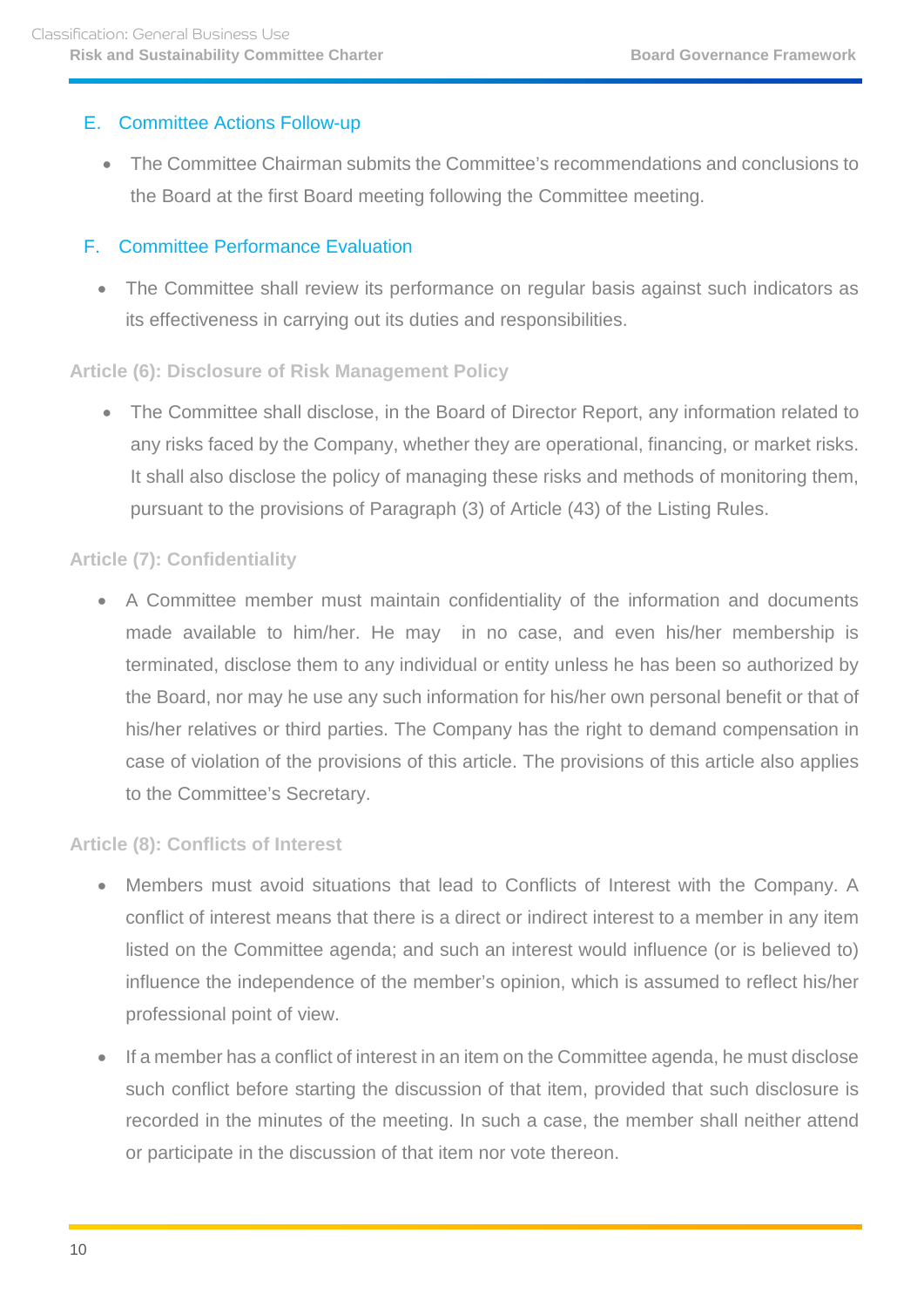- A Committee member may not have a direct or indirect interest in the contracts that are carried out for the Company's account nor participate in any work that would compete with the Company or competes in any branch of its business activity.
- If a Committee member fails to disclose his/her interest in the contracts carried out for the Company's account, whether before or after he becomes a Committee member, the Company may claim, before the judicial authority, revocation of the contract with a compensation or an obligation upon the member to pay back any profit or benefit realized through such interest.
- If a Committee member fails to disclose his/her engagement in any business that would compete with the Company or any of the branches of its business activity, the Company may claim proper compensation before the judicial authority.
- A Committee member shall not directly or indirectly make use of, exploit, or benefit from any of the Company's assets, information, or investment opportunities that are under consideration by the Company – even if the Company has decided not to pursue such opportunity. A member may not exploit such an investment opportunity even after expiry of his/her membership term.
- If it is proven that a member has exploited an investment opportunity, the Company or any stakeholder, may claim, before the judicial authority, revocation of any business, profit, or gain resulted from such an opportunity. The Company may also claim a proper compensation.

## <span id="page-10-0"></span>**Article (9): Committee Members Remunerations**

- Committee members are entitled to an annual remuneration in accordance with the Remuneration Policy of Board Members, Committees Members, and Executive Management approved by the General Assembly.
- The Board determines the remuneration and allowances to be paid to the Committee's Secretary.
- In the event of a resolution by the General Assembly to terminate the membership of a Committee member due to his/her absence from three consecutive meetings within one year without an excuse acceptable to the Board, the member shall not be entitled to any remuneration or compensation for the period following the last meeting he/she attended.